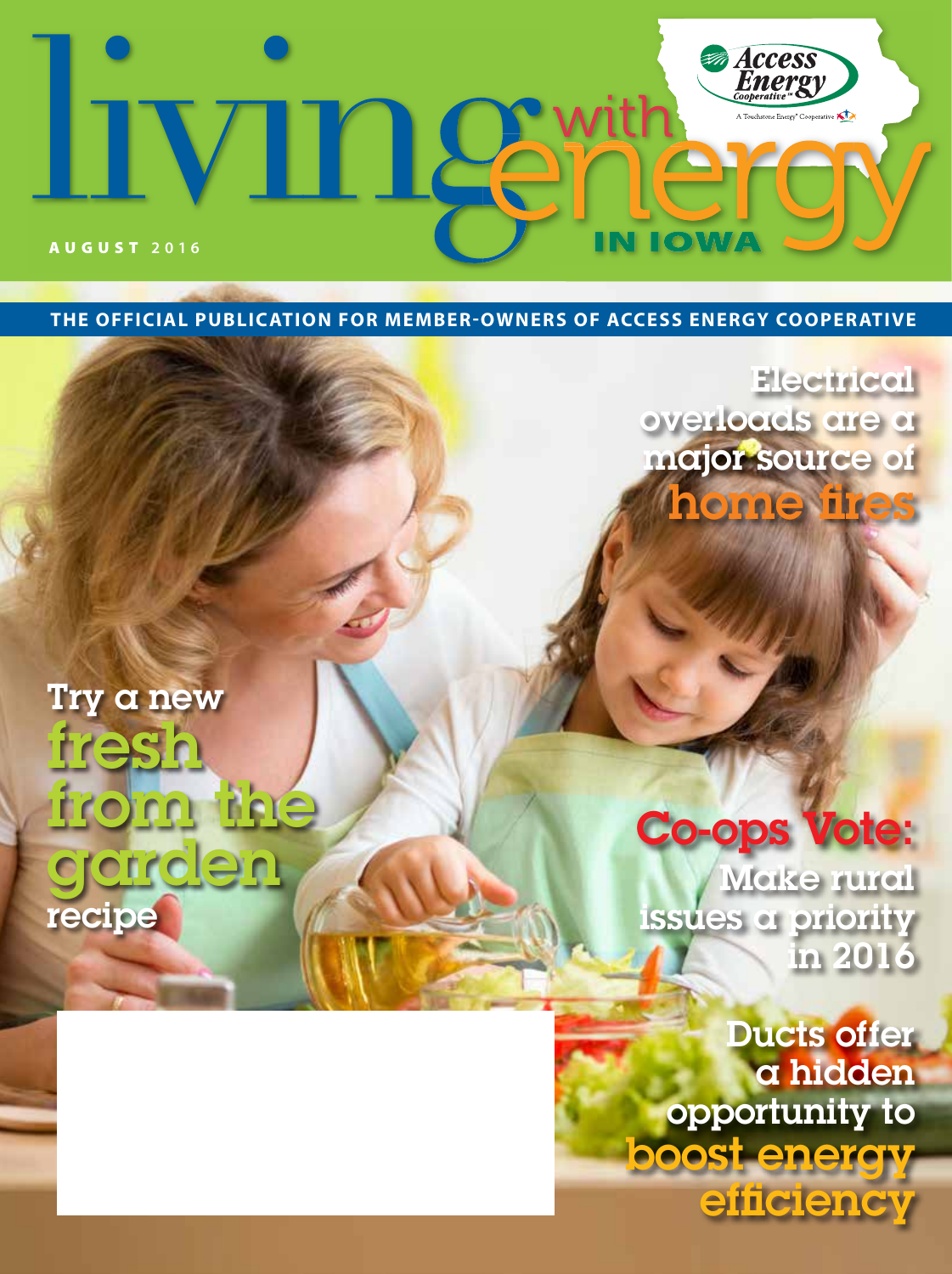#### ACCESS ENERGY COOPERATIVE NEWS

### Upcoming Events



**Aug. 11-21 Find Touchstone Energy® Cooperatives of Iowa at the Iowa State Fair**

| Aug. 30- | Visit us at the           |
|----------|---------------------------|
| Sept. 1  | <b>Farm Progress Show</b> |
|          |                           |

**Sept. 5 Office Closed for Labor Day**

**Remember, if you have an event going on in southeastern Iowa that you would like our members to know about, add it to our online calendar at www.accessenergycoop.com.**



*Access Energy Cooperative is dedicated to exceeding members' expectations for safe, reliable and efficient service, while being a good citizen in our communities.*

**Office:** Access Energy Cooperative 1800 W. Washington St., P.O. Box 440 Mount Pleasant, Iowa 52641 **Phone:** 319-385-1577 or 866-242-4232 **Fax:** 319-385-6873 **Call Before You Dig (Iowa One Call):** 800-292-8989 **Website:** www.accessenergycoop.com **Facebook:** facebook.com/AccessEnergyCoop **Twitter:** twitter.com/AccessEnergyC **E-mail:** contactus@accessenergycoop.com **Office Hours:** Monday-Friday, 7:30 a.m.-4 p.m. Closed Saturday, Sunday and holidays

**After Hours and Report Outages:** 319-385-1580 or 800-452-7819

Payments can be placed in dropbox under flag pole. Visa and MasterCard accepted.

| <b>General Manager/CEO:</b> Kevin Wheeler |            |                |  |
|-------------------------------------------|------------|----------------|--|
| <b>Editor:</b> Kimberly Davis             |            |                |  |
| <b>Assistant Editor:</b> Cherity Wibben   |            |                |  |
| <b>Officers and Directors:</b>            |            |                |  |
| Jerry Barker                              | District 2 | President      |  |
| Fred Hickenbottom                         | District 1 | Vice President |  |
| Joseph Heckethorn                         | District 1 | Secretary      |  |
| Marvin Newton                             | District 3 | Treasurer      |  |
| David Hollingsworth                       | District 1 | Director       |  |
| Larry White                               | District 2 | Director       |  |
| Ronald Campbell                           | District 2 | Director       |  |
| Marvin Holtkamp                           | District 3 | Director       |  |
| Victor Pierrot                            | District 3 | Director       |  |
|                                           |            |                |  |

### Student Leaders

# Access Energy Cooperative sends two students on 2016 Youth Tour

High school students from across Iowa traveled to Washington, D.C., on June 10-16 to join more than 1,600 other students from around the nation for the 2016 Electric Cooperative Youth Tour. Access Energy Cooperative sent two representatives – Shea Dahlstrom of Packwood and Cody Lee of Burlington – on the all-expenses-paid trip. Youth Tour has been giving high school students the opportunity to tour the nation's capital for more than 50 years.

"The Youth Tour is the highlight of the summer for many students from Iowa, and we were proud to send 34 of our best and brightest to Washington, D.C., this year to participate," said Shelly York, director of the Youth Tour for the Iowa Association of Electric Cooperatives. "These students gained a firsthand understanding of the legislative process and made connections with others from across the country that will last a lifetime"

Students on the Electric Cooperative Youth Tour participated in leadership training, engaged in one-on-one conversations with elected officials, jumpstarted their national peer network, learned about electric cooperatives and toured Washington, D.C.

The Youth Tour has sent high school students to Washington, D.C., for more than 50 years. Students apply and are selected for this program by their local electric cooperative, and nearly 50,000 students have participated in this program. For more information on Youth Tour, visit www.accessenergycoop.com or www.youthtour.coop. *≸* 



**Shea Dahlstrom** *(left)* **and Cody Lee represented Access Energy Cooperative on this year's Youth Tour. In a note to Youth Tour director Shelly York, Shea described what the event meant to her:** 

**"Being chosen for the Youth Tour is awesome, but also a huge responsibility. A few of us were chosen to better understand co-ops, rural electrification and to get up close and personal with the Capitol and our government officials.** 

**"The group of us that was selected to visit Washington, D.C., for a week will take so much away from our experience by learning the accomplishments and history about people in rural communities who wanted electricity. The start of co-ops will stick with us forever.** 

**"My Youth Tour D.C. experience was amazing, and I will never forget the people I met, places I visited and things I learned. I want to thank Access Energy Cooperative for sending me on this trip."**



֦

**Certified photovoltaic (PV) products for roof-mounted solar power generating systems generally are reliable. Manufacturers test PV panels for hail impact, high wind and freeze-thaw cycles that represent year-round weather conditions. Unless your PV system uses a tracking device, it has no moving parts – but be sure to** 

**pay attention to the warranty. Most manufacturers offer at least a 20-year warranty for their PV panels.**

Inverters usually have warranties between 5 and 10 years, with extended warranties of 15 to 20 years available at extra cost. The warranty should cover all parts and labor, including the cost of removing any defective component, shipping it to the manufacturer and reinstalling the component after it's repaired or replaced.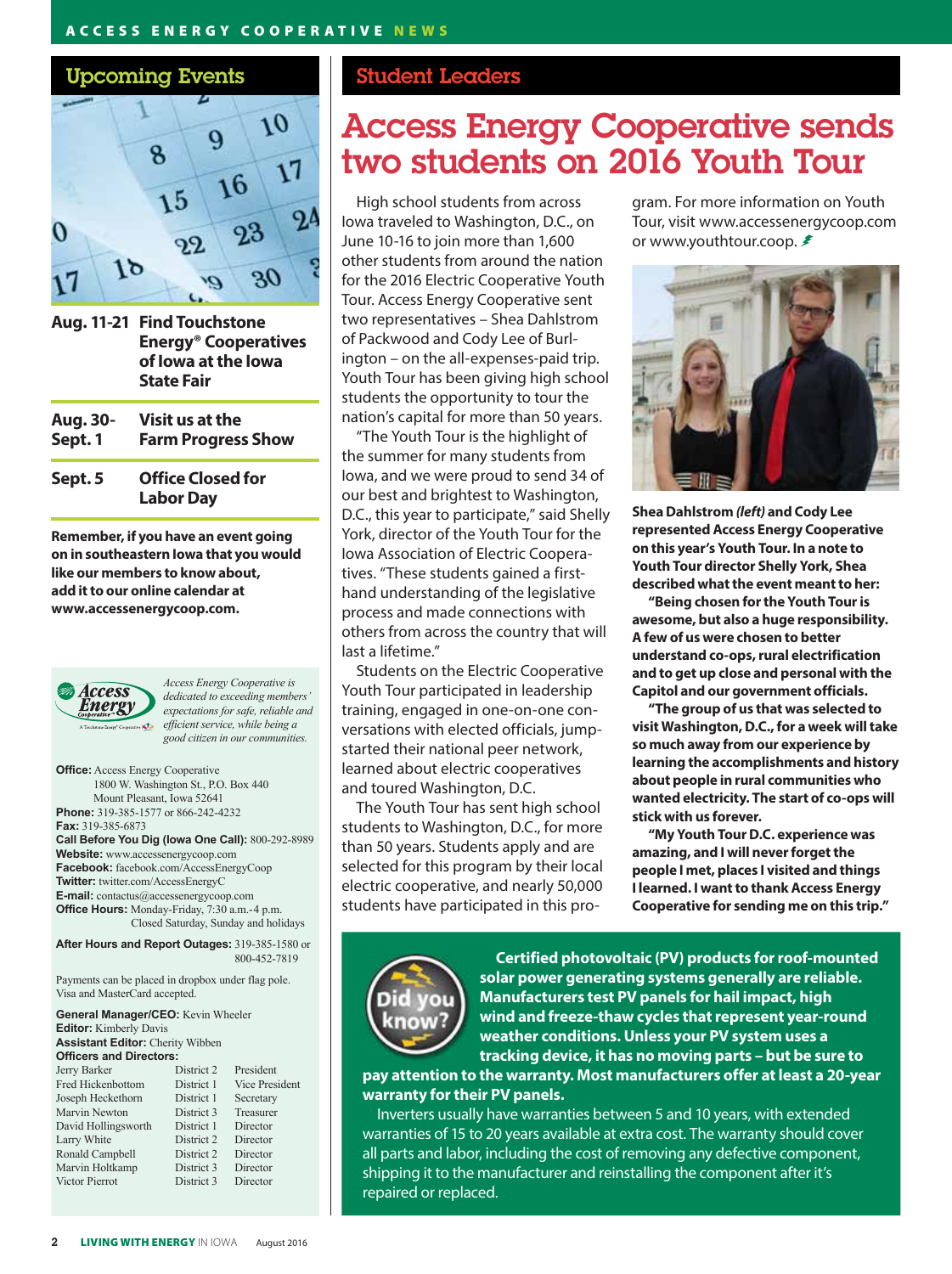### Local Perspective

# Get your home ready for the change in seasons

#### **BY KEVIN WHEELER**

Wow, where has time gone? It seems like just yesterday I was writing about the New Year. With another annual

meeting completed, now we're talking about fall approaching. As summer winds down, we begin the treachery of heading toward fall and then winter. But before we get there, we still have some summer left to enjoy – as we attend county fairs, the state fair, local town

celebrations and school registrations.

As the dog days of summer approach, it's time for us to remember all of the home improvement tasks we've put off. When the seasons change, it's a great time to make sure that the biggest appliance in your home – the furnace/air conditioner – is in top working order. As always, you need to make sure the filter is changed or cleaned, and it may be time to call a dealer for service on your unit.

It's always a good idea to make a trip around your home to make notes on issues you can remedy when the weather is a little cooler. Take time to look at doors and windows for air leaks

> or avenues that allow air or bugs to enter the dwelling. Do some caulking before winter arrives; it's one of the cheapest weatherization tools on the market.

> Let's enjoy the last few weeks of summer and continue to make memories with our families. It will only

be a couple of more weeks until the kids will be back in school and we'll be looking at each other saying, "Where did summer go?" The next time we talk, it will be about how the colors of fall are here, football Friday nights and the crops.

I really enjoyed seeing our members at the annual meeting. If you didn't make it, I look forward to meeting with you in the near future.  $\blacktriangleright$ 

Kevin Wheeler is the general manager/CEO of Access Energy Cooperative.

### Editor's Choice Contest

## Win a security camera to watch your home when you're not there*!*

When you're away, you'll see what's going on at home, day or night, with the Nest Cam. If the device sees or hears someone in your home, it immediately



sends a message to your smartphone so you can call the proper authorities. The camera plugs into a wall outlet and connects to your Wi-Fi system – and there's even a speaker so you can scare the intruder away with a live message like, "You'd better get out now. The sheriff is on the way."

Retail price is about \$200 at big-box home centers, computer retailers and www.nest.com.

To enter this month's contest for a Nest Cam, complete the entry form at the *Living with Energy in Iowa* website (www.livingwithenergyiniowa.com) by Aug. 31, 2016.

### Saving Energy

# An energy audit is the key to increasing energy efficiency

At Access Energy Cooperative, we believe in arming you with as much information as we can to help you save on your electric bill. An energy audit is an ideal resource for increasing efficiency and reducing energy consumption, because you'll find out how much energy you use – and why.

Our energy experts will come to your home and use a blower door test *(photo, right)* – in addition to thermal imaging to find the places where air is escaping and even crawling into your crawlspace to look for duct leaks. We'll find inefficient appliances, and

talk with your family about costly energy behaviors, such as standing in front of the refrigerator door mulling options or leaving the Xbox console turned on 24/7.

Some residential members have been able to shave hundreds of dollars off their bills over the course of a year by changing their habits, making improvements and upgrading appliances. We even have rebates to help you make some of the improvements recommended by the audit.

The types of efficiency improvements



suggested will vary, depending on the building and specific conditions. For example, the advice offered to members living in a classic old farmhouse could differ greatly from guidance given to members living in a new home. *≢* 

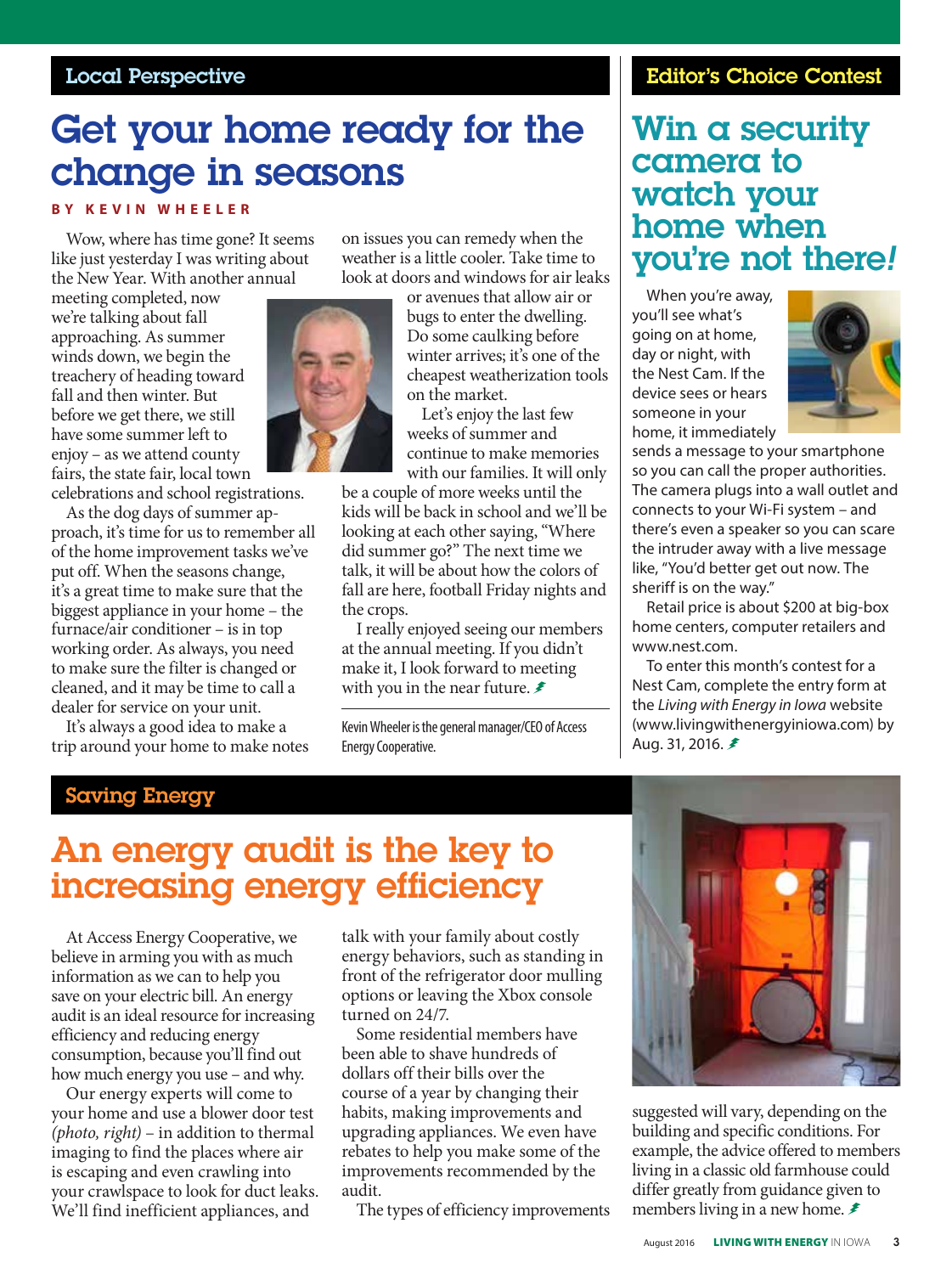### For Sale

## How much energy do your appliances use?

Have you ever wondered how much "juice" your appliances are using? You can find out how efficient your appliances really are with the Kill A Watt Electricity Usage Monitor, which is available from Access Energy Cooperative for \$38.



To assess an appliance's energy use, just plug the Kill A Watt into a wall outlet and then plug an appliance into the monitor. A large LCD display counts consumption by the kilowatt-hour, and you can figure out your electrical expenses by the hour, day, week, month or even an entire year. You also can monitor the quality of your power by displaying voltage, line frequency and power factor.

For more information or to purchase a Kill A Watt, please call the cooperative at 319-385-1577 or 866-242-4232. *≢* 



### Safety Matters

## Practice safety with gasoline-dispensing facilities near electrical equipment

One of the most common safety violations found near electricity lines is the location of gasoline-dispensing facilities on farmsteads, in relation to the meter pole or farm buildings. Because of the hazards that exist in the vicinity of gasoline-dispensing facilities – especially to Access Energy Cooperative personnel where there's a possibility of electric sparks or arcs igniting flammable vapors – the cooperative doesn't permit the installation of meter poles or service entrances within 20 feet of a gasoline-dispensing barrel or tank. There also must be at least 3 feet between the gasoline-dispensing nozzle and any of the cooperative's equipment.

Installations with less than the

required clearances should be modified to provide the required clearances as soon as possible. A violation of this requirement leaves the cooperative no choice but to disconnect your electricity until the hazard is corrected. Because of the considerable cost involved, it wouldn't be practical for Access Energy Cooperative to change the location of existing meter poles.

In addition to these location requirements, please make sure your gasoline-dispensing facilities are electrically bonded to the electrical ground of the farm wiring system. Install a ground rod at your gasoline tank and connect the tank to the ground rod and to the farm wiring ground.  $\ddot{\mathcal{F}}$